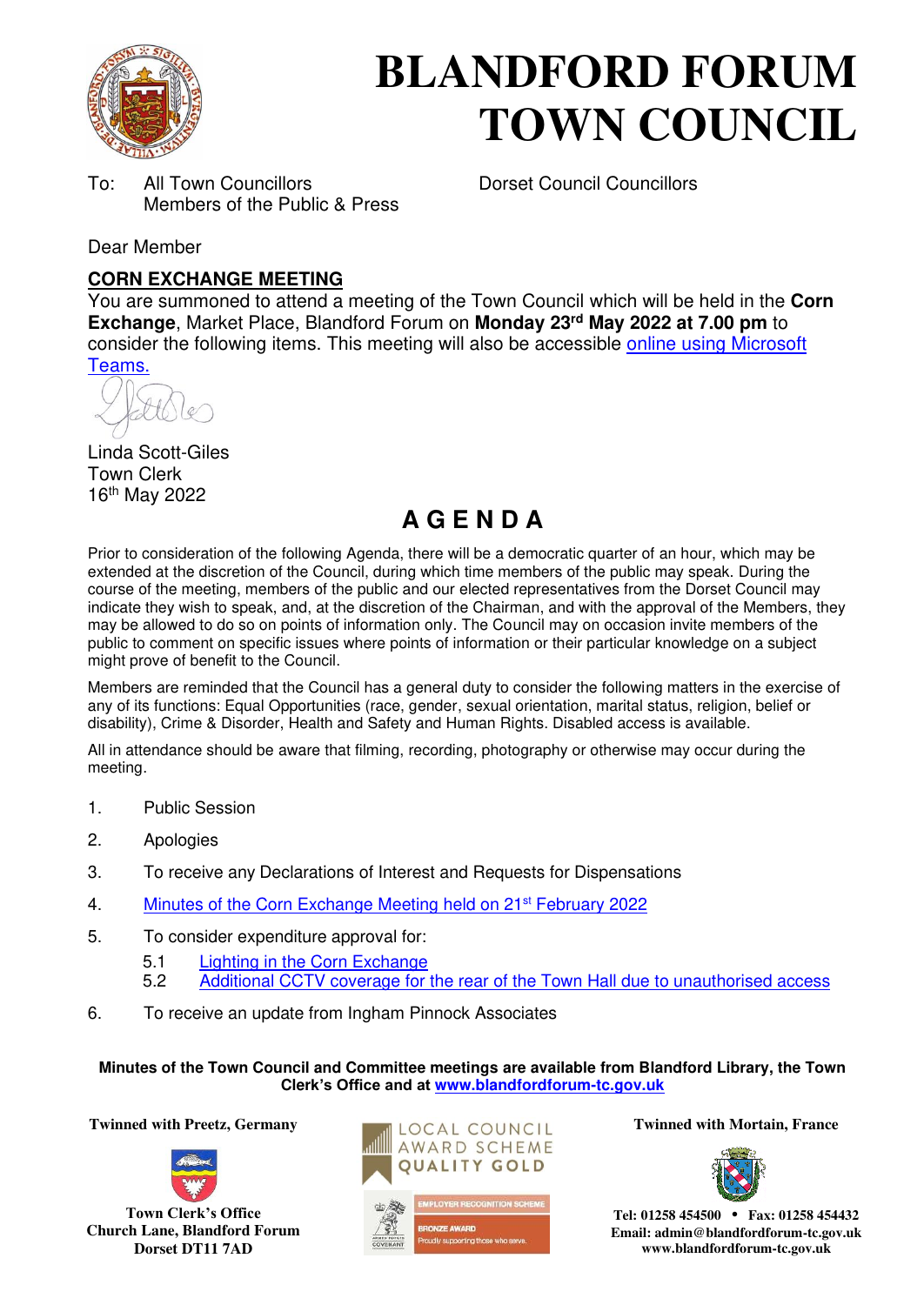# **To consider retrospective expenditure for lighting in the Corn Exchange**

#### **Report**

The uplighters in the main hall of the Corn Exchange have been failing for some time and those that were working were producing very little light. Due to the age of the fittings, they are no longer available so like for like replacement was not an option.

A local electrical contractor sourced modern alternatives which will improve the lighting and be more efficient as they are LED.

It is unknown if these fittings would be suitable after the renovations have taken place as the M&E plan has not been finalised at this stage. However, due to the daily use of the building that hirers are paying for, the contractor was asked to proceed.

#### **Financial Implications**

The 12 lights were replaced at a cost of £1,900.00 + VAT.

#### **Recommendation**

It is recommended that retrospective expenditure is approved for the light fittings at a cost of £1,900.00 + VAT using funds from the Corn Exchange Building and Maintenance budget line 5206 (Expenditure Authority: Localism Act 2011 s1-8).

Jon Goodenough Operations Manager 5th May 2022